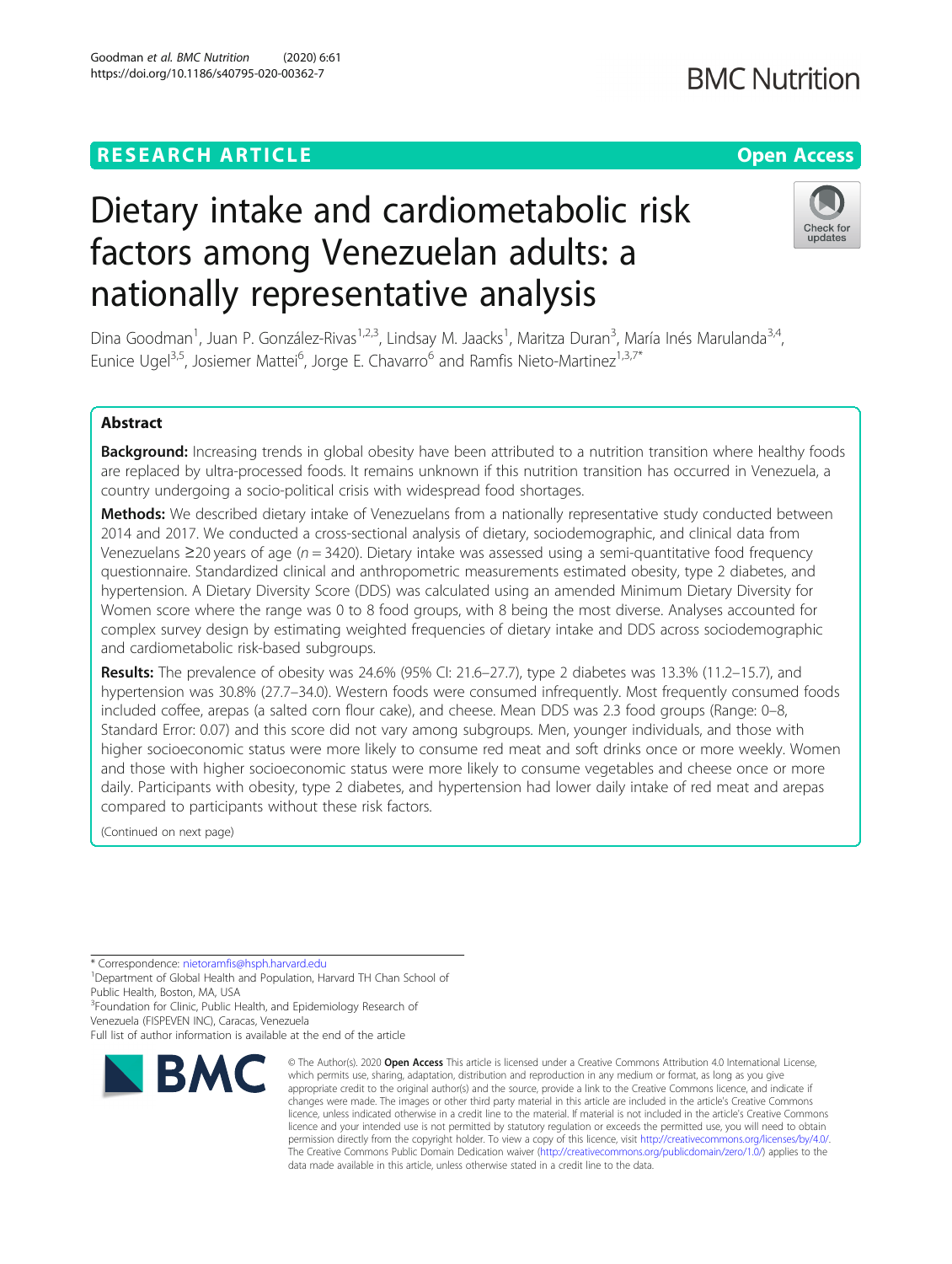# (Continued from previous page)

Conclusions: Despite high prevalence of cardiometabolic risk factors, adults in Venezuela have not gone through a nutrition transition similar to that observed elsewhere in Latin America. Dietary diversity is low and widely consumed food groups that are considered unhealthy are part of the traditional diet. Future studies are needed in Venezuela using more comprehensive measurements of dietary intake to understand the effect of the sociopolitical crisis on dietary patterns and cardiometabolic risk factors.

Keywords: Nutrition transition, Western diet, Obesity, Venezuela, Latin America

# Background

The relationship between suboptimal dietary intake and noncommunicable diseases (NCDs) is well-established. In 2017, 11 million deaths and 255 million disability-adjusted life years (DALYs) were attributable to dietary risk factors, a considerable increase from an estimated 8 million deaths and 184 DALYs in 1990 [\[1](#page-11-0)]. Concurrently, the global prevalence of obesity, as well as related cardiometabolic diseases such as type 2 diabetes (T2D) and hypertension, increased substantially over the past 40 years [\[2](#page-11-0)].

The nutrition transition [\[3](#page-11-0), [4\]](#page-11-0) describes the process where a high prevalence of undernutrition is replaced by overnutrition through large changes in dietary intake and physical activity patterns, resulting in a diet primarily consisting of westernized, ultra-processed foods [[5](#page-11-0), [6](#page-11-0)]. Though long believed to only affect individuals with high socioeconomic status, the obesity epidemic has increasingly spread to lower socioeconomic groups [[7\]](#page-11-0). Several Latin American countries, including Argentina [[7](#page-11-0)], Mexico [\[8,](#page-11-0) [9](#page-11-0)], and Brazil [\[10](#page-11-0), [11](#page-11-0)] have demonstrated this shifting burden across socioeconomic groups [[7](#page-11-0)].

Venezuela is a particularly salient case study as it is currently undergoing an economic and socio-political crisis that has led to widespread food shortages and malnutrition [\[12\]](#page-11-0), factors that may reverse the nutrition transition. Prior to the crisis, the burdens of T2D, hypertension, and obesity were documented to be increasing over time, particularly in urban areas [[13,](#page-11-0) [14](#page-11-0)]. However, few studies have looked at recent dietary intake in Venezuela [\[15](#page-11-0), [16\]](#page-11-0) and most of these have been limited to convenience samples rather than nationally representative data. Furthermore, NCD burden has been especially hard to quantify over the past few years, as the Venezuelan government has stopped publishing national statistics since 2016 [[17](#page-11-0)].

This paper aims to describe the relationship between dietary intake and obesity, hypertension, and T2D, using a nationally representative dataset from EVESCAM (Estudio Venezolano de Salud Cardio-Metabólica). EVES CAM, conducted between 2014 and 2017, was the first nationally-representative study in Venezuela on risk factors for cardiometabolic disease, with data on NCDs including T2D, obesity, and hypertension; and lifestyle risk factors for these diseases [\[18\]](#page-11-0).

# Methods

# Study population

Data are from EVESCAM, a population-based, clustersampled study. Details of the study design and sampling strategy have been published elsewhere [[18\]](#page-11-0). Briefly, between July 2014 and January 2017, 4454 study participants were enrolled through a multi-stage stratified sampling method, using parish as the primary sampling unit. As such, these data are representative at the national level. Enrollment occurred at the household-level, where all members aged ≥20 years were invited to participate. Exclusion criteria included pregnancy, inability to stand or communicate, or refusal to participate.

# Dietary intake assessment

Dietary intake was ascertained using a semi-quantitative food frequency questionnaire that was developed through a working group of Venezuelan nutrition experts and hosted by the EVESCAM principal investigators. The questionnaire (Additional file [1](#page-10-0)) asked participants to list frequency of consumption and portion size for 33 food groups, based on show cards used to help estimate portion sizes accurately (Additional file [2](#page-10-0)). Responses were categorized by frequency: daily (1 portion, 2–4 portions, or  $\geq$  5 portions per day), weekly (1 portion,  $2-4$  portions, or  $\geq 5$  portions per week), or monthly (0 portion, 1-3 portions). Responses were converted to frequency of daily intake using the median value of each category (e.g. 2–4 portions per week was recoded as 3 times per week or 0.43 times per day; 1–3 times per month was recoded as 2 times per month or 0.07 times per day). Water, sugar, and alcohol were excluded from this analysis.

A Dietary Diversity Score (DDS) was calculated to indicate the number of different food categories that participants reported consuming. This score was calculated based on Minimum Dietary Diversity-Women (MDD-W) developed by the Food and Agriculture Organization of the United Nations [[19\]](#page-11-0). Based on the food groups collected in EVESCAM, the DDS used eight food categories rather than ten in MDD-W. This analysis categorized food groups as: 1) grains, white roots and tubers, plantains; 2) pulses; 3) Nuts and seeds; 4) Dairy; 5) Meat-based foods: red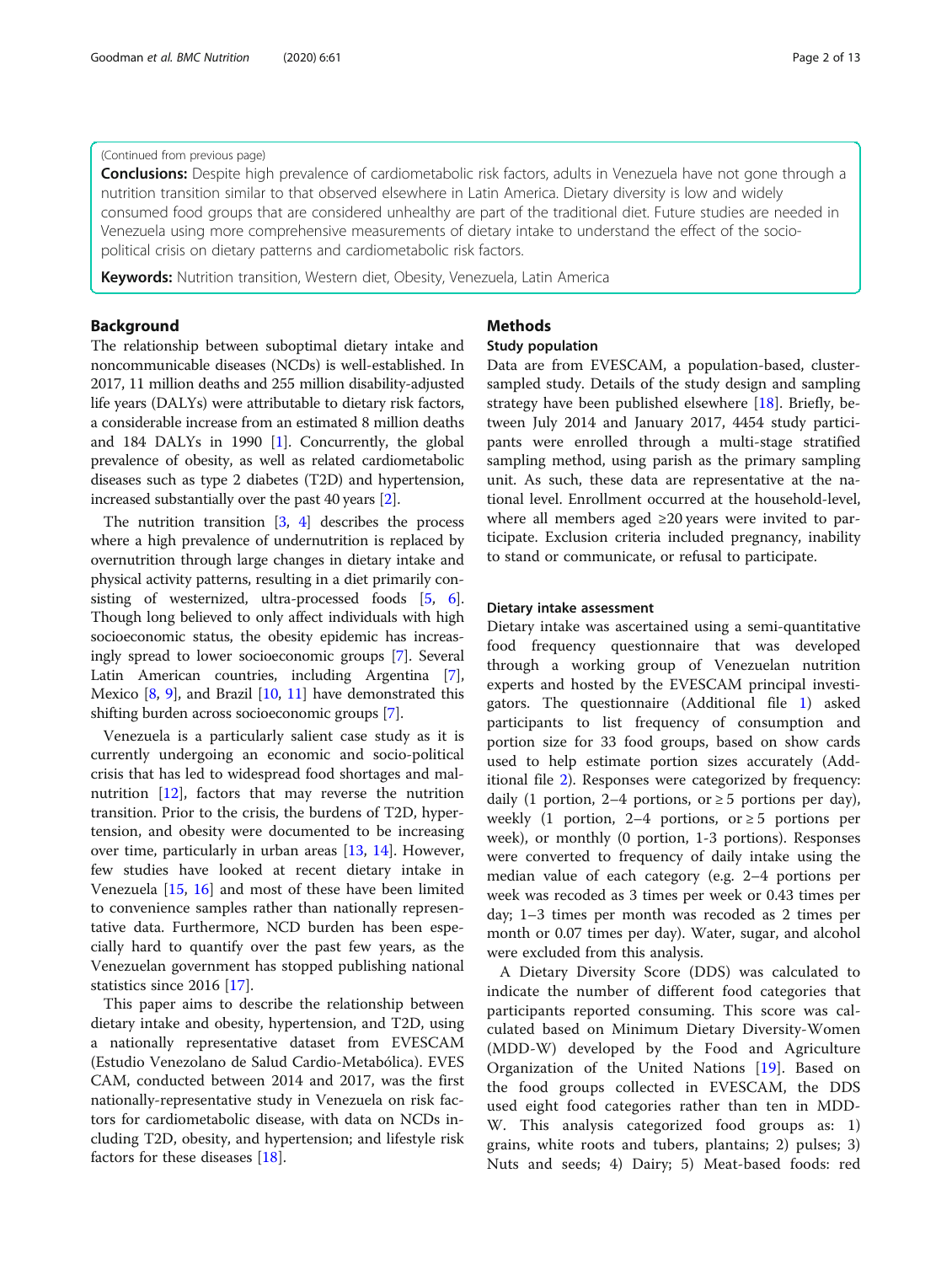meat, poultry and fish; 6) Eggs; 7) Fruits 8) Vegetables. Food groups included in each category are listed in Table [4](#page-10-0) (Appendix 1). Each food category was given a score of zero if consumed weekly or less or one if at least one portion was consumed daily, and then a final score was created by summing all eight categories. Thus, a score of eight represents the most diverse diet and zero the least diverse diet.

# Covariate assessment

Sociodemographic variables included sex, age, and socioeconomic status (SES). SES was calculated using a version of the Graffar Scale modified for Venezuela [\[20](#page-11-0)], which pools income, profession, educational level, and housing conditions into a composite score. Each variable is rated independently from one to five, with one being the highest level of SES. A final score sums the independent ratings and classifies participants' SES as high, medium-high, medium, medium-low, and low [\[20](#page-11-0)]. Few participants were in the highest quintile (1.3%) so the two highest categories were merged. Data on sex, age, and SES were missing for < 5% of participants.

Weight was measured with the lightest possible clothes, without shoes, using a calibrated scale (Tanita UM-081®, Japan). Height was measured using a portable stadiometer (Seca 206® Seca GmbH & Co., Hamburg, Germany). Body mass index (BMI) was defined as weight (measured in kilograms) divided by height (measured in meters) squared, and classified as underweight (< 18.5 kg/m $^2$ ), normal weight (18.5 to < 25.0 kg/m $^2$ ), overweight  $(25.0 \text{ to } < 30.0 \text{ kg/m}^2)$ , or obesity  $(\geq 30.0 \text{ kg/m}^2)$  [\[21](#page-11-0)].

Blood pressure was measured twice, in five-minute intervals, in the right arm using a validated oscillometric sphygmomanometer (Omron HEM-705C Pint® Omron Healthcare CO., Kyoto/Japan) [\[22](#page-11-0)]. Participants were seated and rested their arm at heart level. Hypertension was defined as having a systolic blood pressure  $\geq 140$ mmHg, diastolic blood pressure  $\geq 90$  mmHg, or selfreport of antihypertensive medication use [\[23](#page-11-0)].

Blood glucose measurements included fasting blood glucose and a 2-h oral glucose tolerance test (OGTT) using a 300-ml test solution containing 75 g anhydrous glucose. Diabetes was defined as either: fasting plasma glucose  $\geq$ 126 mg/dL, 2-h after 75 g oral glucose tolerance test ≥200 mg/dL, or self-report of diabetes medication use [[24](#page-11-0)]. The mean age of diagnosis was 50.6 years and 7% of participants were on insulin only, so we refer to all participants as having T2D. Sensitivity analyses excluding one participant diagnosed at < 21 years of age and on insulin only did not change results (data not shown).

## Statistical analysis

Of 4454 participants screened, 3420 were enrolled in EVESCAM and included in the present analysis. As food group consumption was not always normally distributed, reporting only mean daily consumption would have been statistically inaccurate. For this reason, medians and interquartile ranges (IQR) were graphically represented using boxplots, one set of boxplots showing median consumption of Western foods and another for traditional foods. Western foods (eight total) included white bread, red meat, cookies, cake, soft drinks, fast food, french fries, and burgers [[4](#page-11-0)]. Traditional foods (17 total) were determined based on previous studies categorizing Venezuelan dietary patterns [\[13](#page-11-0)], and included arepas (a salted corn flour cake), coffee, cheese, white rice, vegetables, fruits, fruit juice, empanadas, oats, legumes, fish, poultry, eggs, plantains, potatoes, pasta, and soup. Cereal, cachapa, and nuts were not included in the boxplots as they were consumed monthly or less by over 75% of participants.

Bivariate analyses accounting for complex survey design were conducted to estimate dietary intakes by sociodemographic characteristics, including age, sex, and SES, and clinical subgroups (i.e. body mass, hypertension, and T2D status) using Pearson chi-squared tests. Differences between mean DDS by subgroup were evaluated using Somers' D, a rank-sum test appropriate for weighted data [\[25](#page-11-0)]. This test also calculates jackknife standard error, adjusted for the primary sampling unit. Food groups were included in the bivariate analysis if they had a skewed distribution (Figs. [1](#page-3-0) and [2\)](#page-3-0) to understand if their consumption might differ by subgroups and if they were consumed weekly or daily by > 25% of participants.

All analyses were performed in Stata 16.0 (College Station, Texas, USA).

# Results

Weighted characteristics of all participants, and by sex, are summarized in Table [1](#page-4-0). Briefly, participants  $(n =$ 3420) were between 20 and 96 years of age, with a mean age of 41.2 years (Standard Deviation (SD): 0.67) and 52.3% were female. The majority of participants lived in urban areas; only 19.3% of participants lived in rural areas. Most participants had BMI classified as overweight (34.5%; 95% Confidence Interval (CI): 31.8–37.4) or normal weight (36.6%; 32.5–40.7). Weighted prevalence of obesity was 24.6% (95% CI: 21.6–27.7), T2D 13.3% (11.2–15.7), and hypertension 30.8% (27.7–34.0). Underweight (4.3%; 95% CI: 3.2–5.8), extreme poverty (5.6%; 3.8–8.3), and high SES (2.0%; 0.9–4.4) were uncommon in the sample. Compared to females, there were significantly more male participants with T2D (15.9% of males vs 10.9% of females,  $p$ -value< 0.001) and hypertension (32.8% of males vs 28.9% of females, p $value = 0.055$ ).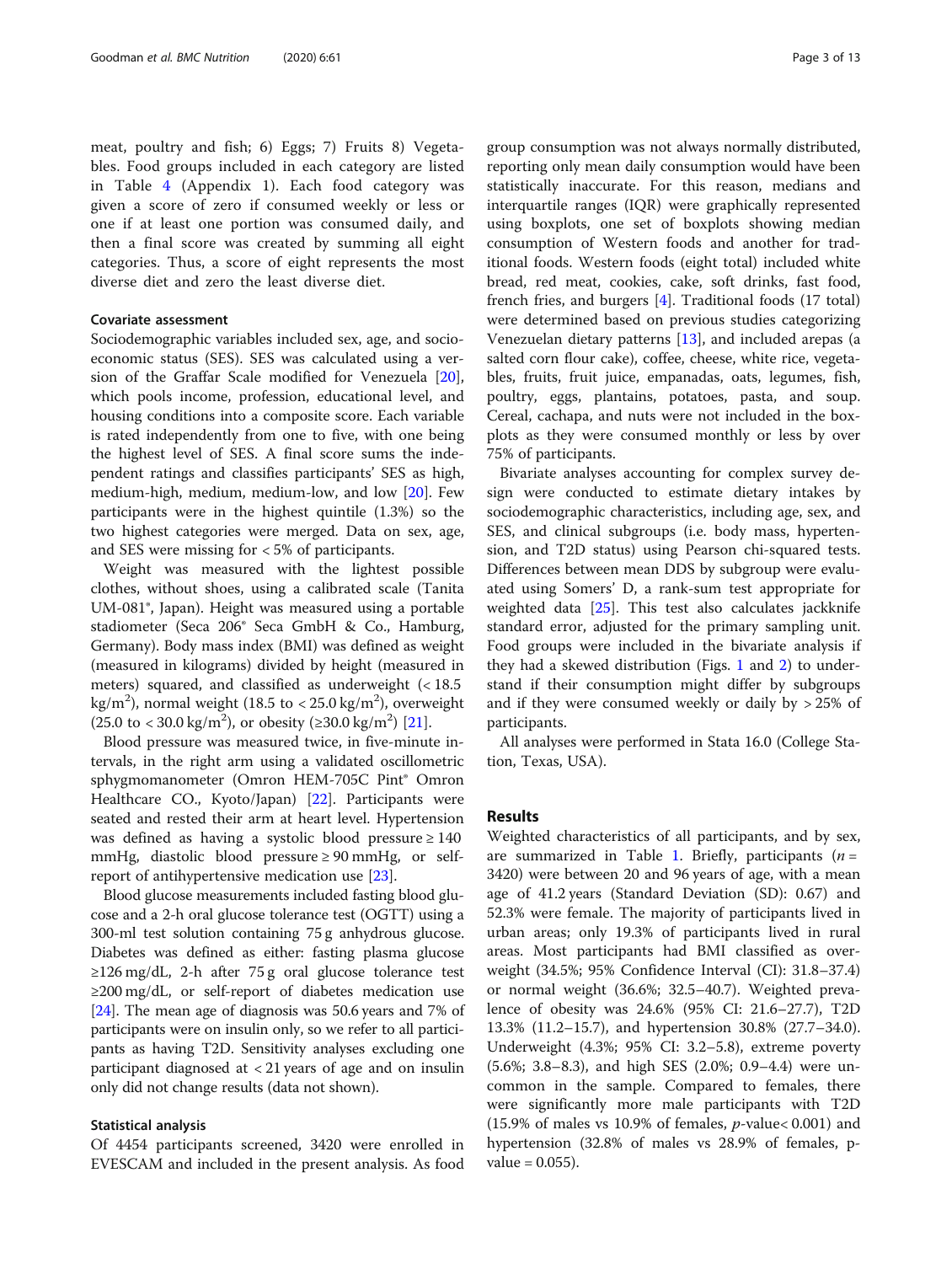<span id="page-3-0"></span>



values displayed here are medians and interquartile ranges. This figure excludes outliers. Dietary diversity score was calculated as an amended minimum dietary diversity-women (MDD-W) score, where each food category was given a score of 0 if consumed weekly or less or 1 if at least one portion was consumed daily, and then a final score was created by summing all eight categories. Food groups included in each category are listed in [Appendix 1](#page-10-0) in Table 4. Individual food groups are displayed as portions consumed daily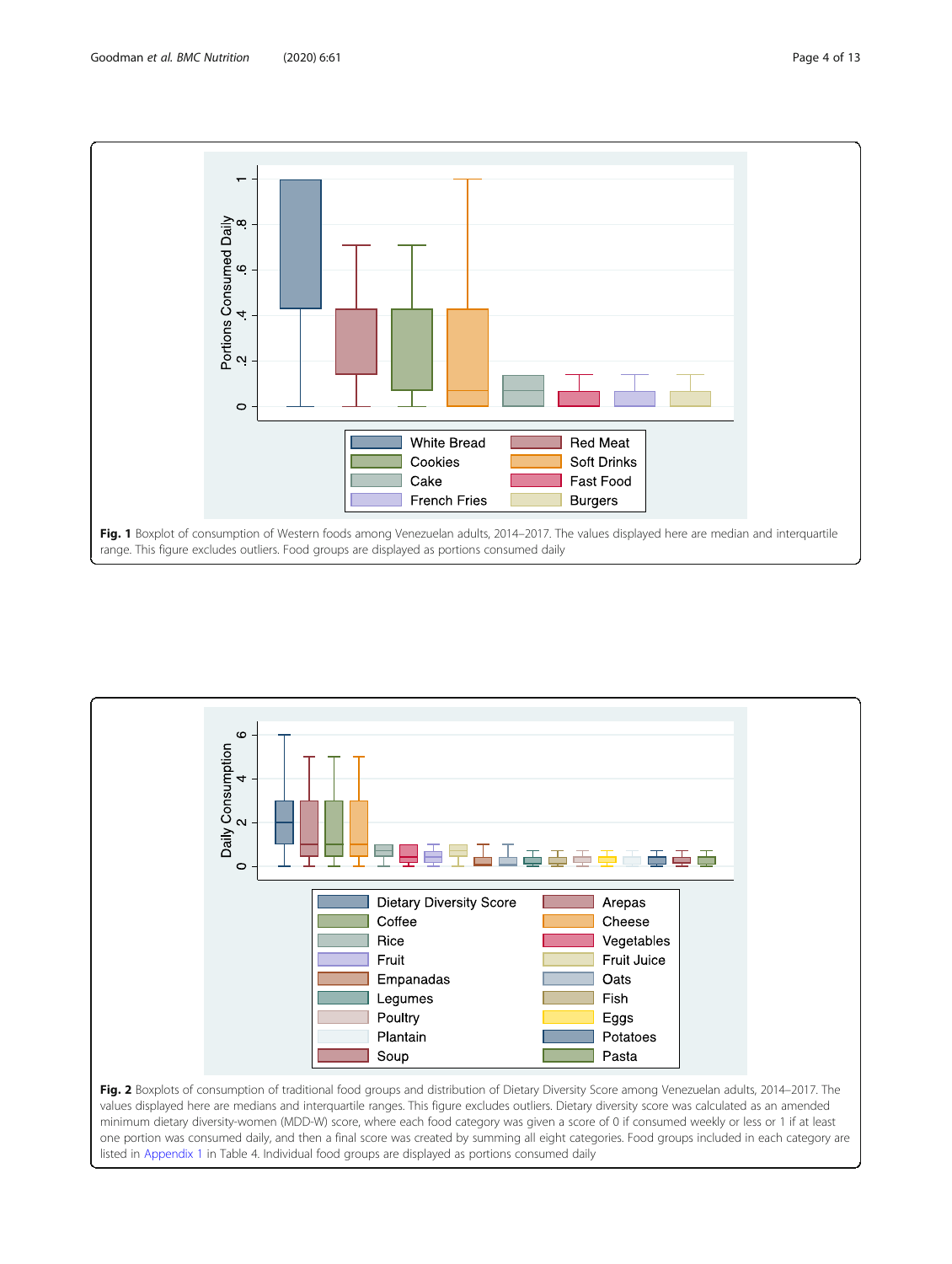# <span id="page-4-0"></span>Table 1 Sociodemographic and clinical characteristics of adults\*

|                                   | Weighted % (95%Cl)    |                     |                       | $P-$               |
|-----------------------------------|-----------------------|---------------------|-----------------------|--------------------|
|                                   | Total ( $n^2$ = 3402) | Male $(n^2 = 1052)$ | Female( $n^2$ = 2348) | value <sup>1</sup> |
| Overall                           |                       | 47.7 (45.2-50.3)    | 52.3 (49.7-54.8)      |                    |
| Socioeconomic Status <sup>3</sup> |                       |                     |                       | 0.320              |
| High & Medium-High                | $21.2(17.1-25.9)$     | 22.3 (17.3-28.3)    | 20.1 (16.4-24.5)      |                    |
| Medium                            | 31.0 (27.8-34.3)      | 30.7 (26.6-35.2)    | $31.2 (28.1 - 34.5)$  |                    |
| Relative Poverty                  | 42.2 (37.4-47.1)      | 40.7 (35-46.7)      | 43.6 (38.8-48.5)      |                    |
| Extreme poverty                   | $5.6$ $(3.8-8.4)$     | $5.1(3.4 - 7.5)$    | $5.1(3.4 - 7.5)$      |                    |
| <b>Age Category</b>               |                       |                     |                       | 0.034              |
| $20 - 34$                         | 40.3 (36.0-44.6)      | 38.7 (32.9-44.9)    | 41.7 (37.3-46.3)      |                    |
| $35 - 44$                         | 21.5 (19.1-24.1)      | 20.9 (17.3-25.1)    | $22.1 (20.1 - 24.2)$  |                    |
| $45 - 54$                         | 17.0 (15.6-18.6)      | $17.4(15.1-19.9)$   | $16.7(15.1 - 18.5)$   |                    |
| $55 - 64$                         | $11.4(10.1-12.8)$     | $11.1(9.6 - 12.9)$  | $11.6(10.1-13.4)$     |                    |
| $\geq 65$                         | $9.8$ (8.0-11.8)      | $11.8(9.7-14.4)$    | $7.9(6.3-9.8)$        |                    |
| Locality                          |                       |                     |                       | 0.047              |
| Rural                             | $19.3(9.1 - 36.4)$    | $17.7(8.4-33.6)$    | 20.8 (9.7-39.0)       |                    |
| Urban                             | 80.7 (63.6-90.9)      | 82.3 (66.4-91.6)    | 79.2 (61.0-90.3)      |                    |
| <b>BMI Category</b> <sup>4</sup>  |                       |                     |                       | 0.008              |
| Underweight                       | $4.3$ $(3.2 - 5.8)$   | $3.5(2.3-5.3)$      | $5.1(3.6 - 7.2)$      |                    |
| Normal Weight                     | 36.6 (32.5-40.7)      | 36.2 (30.3-42.4)    | 36.9 (33.7-40.2)      |                    |
| Overweight                        | 34.5 (31.8-37.4)      | 38.2 (34.3-42.2)    | 31.2 (28.5-34.2)      |                    |
| Obesity                           | 24.6 (21.7-27.7)      | 22.2 (18.2-26.8)    | 26.7 (24.2-29.4)      |                    |
| Type 2 Diabetes <sup>5</sup>      | 13.3 (11.2-15.7)      | 15.9 (13.2-19.0)    | $10.9(8.9-13.3)$      | < 0.001            |
| Hypertension <sup>6</sup>         | 30.8 (27.7-34.0)      | 32.8 (29.2-37.2)    | 28.9 (25.7-32.2)      | 0.055              |

s are weighted to be representative of Venezuelan adults over 20 years of age

<sup>1</sup> P-values calculated using Pearson's chi-square  $2$  n = unweighted sample size

<sup>3</sup> SES was calculated using a version of the Graffar Scale modified for Venezuela [\[19](#page-11-0)], which combines income, profession, educational level, and housing conditions into a composite score

 $^4$  BMI was defined as weight (measured in kilograms) divided by height (measured in meters) squared, and classified as underweight (< 18.5 kg/m<sup>2</sup>), normal weight (18.5 to < 25.0 kg/m<sup>2</sup>), overweight (25.0 to < 30.0 kg/m<sup>2</sup>), or obesity (≥30.0 kg/m<sup>2</sup>

<sup>5</sup> Type 2 diabetes was defined by either: fasting plasma glucose was ≥126 mg/dL, 2-h after 75 g oral glucose tolerance test ≥200 mg/dL, or self-report of diabetes medications [\[24\]](#page-11-0)<br><sup>6</sup> Hypertension was defined as having a systolic blood pressure ≥ 140 mmHg, diastolic blood pressure ≥ 90 mmHg, or self-report of antihypertensive medication

use [[23](#page-11-0)]

## Consumption of Western & Traditional Foods

White bread had the most frequent and variable consumption of the Western food groups (Fig. [1](#page-3-0)), with a median consumption of approximately three portions weekly (Median: 0.43, IQR: 0.43–1 portions daily). Red meat and cookies also had median consumption of three portions weekly but lower IQRs than white bread (red meat: 0.14– 0.43 portions daily; cookies: 0.07–0.43 portions daily). Soft drinks had variable consumption patterns, despite low median consumption of 0.07 portions daily or approximately two portions monthly. Consumption of cake, french fries, burgers, and fast food was infrequent, with over 75% participants reporting consuming these food groups monthly or less.

Across all participants, median DDS was 2.00 (IQR: 1– 3). The most commonly consumed traditional foods were arepas, coffee, and cheese, each with a median consumption of one time daily (IQR: 0.43–3 portions daily) (Fig. [2](#page-3-0)).

# Distribution of consumption by sociodemographic subgroups

Weighted bivariate analyses were conducted for DDS, white bread, red meat, cookies, soft drinks, arepas, coffee, cheese, vegetables, and fruits (Tables [2](#page-5-0) and [3](#page-7-0)). As shown in Table [2,](#page-5-0) mean DDS was 2.28 (SE: 0.07) and did not vary by any sociodemographic subgroups.

Daily consumption patterns for a number of food groups differed by sex, namely white bread, cookies, soft drinks, cheese, and vegetables. Compared to females, a higher proportion of males reporting daily consumption of white bread (35% of males vs 29% of females;  $p =$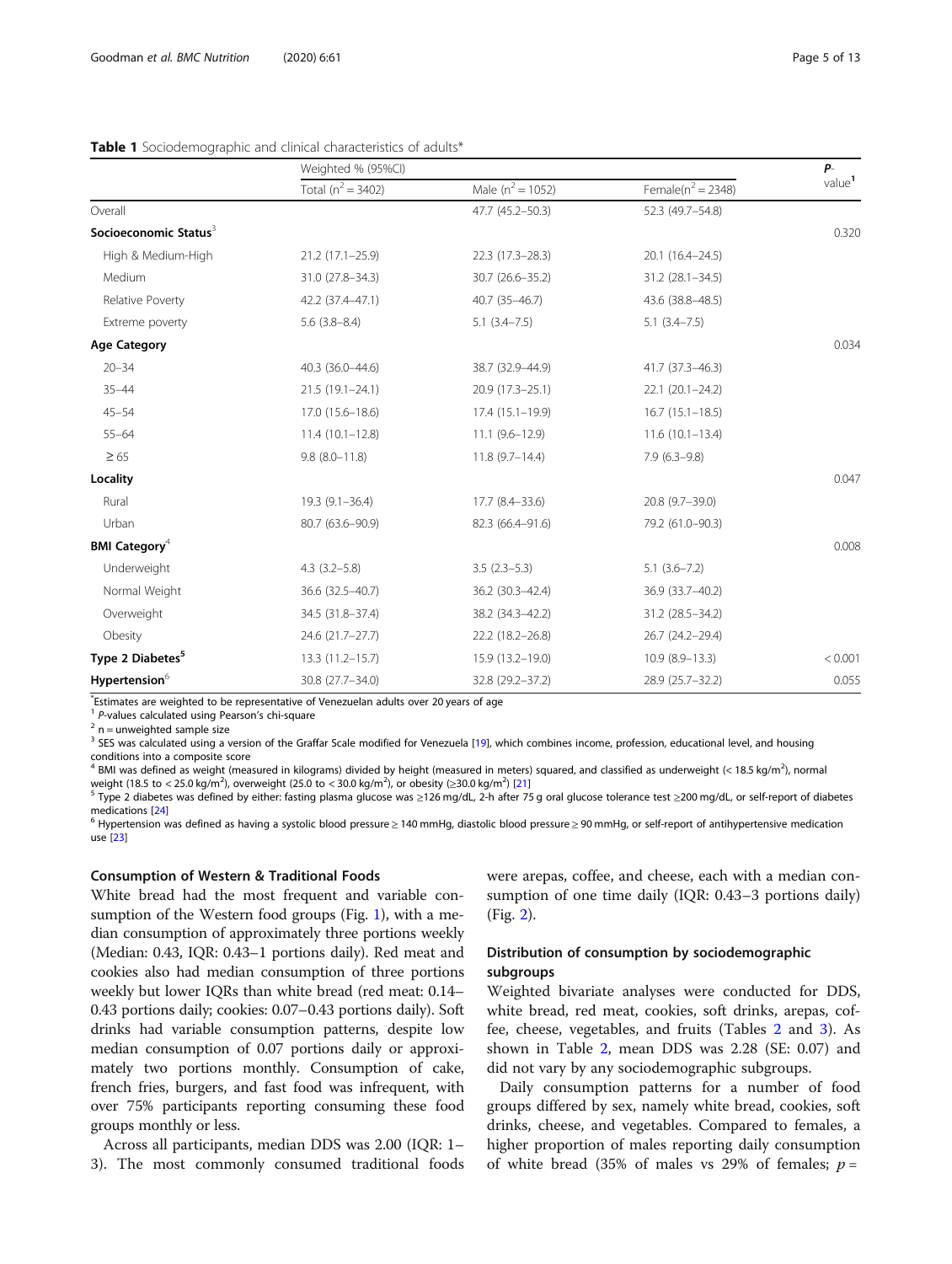| ł<br>$\mathbf{I}$<br>J                                                                                           |
|------------------------------------------------------------------------------------------------------------------|
| ١<br>l<br>ÿ<br>ī<br>$\overline{ }$                                                                               |
| Ò<br>j<br>İ<br>i<br>j<br>$\overline{)}$<br>Ċ                                                                     |
| į<br>ī<br>j<br>1<br>j<br>ī<br>$\overline{\mathbf{r}}$<br>ł                                                       |
| ŕ<br>)<br>$\ddot{\phantom{a}}$<br>١<br>Ö<br>١                                                                    |
| ś<br>j<br>ĵ<br>$\overline{)}$<br>ł<br>j<br>١                                                                     |
| ņ<br>í<br>i<br>$\overline{a}$<br>ř<br>j<br>ł<br>Ï                                                                |
| ì<br>i<br>Ś<br>ī<br>j<br>j<br>I                                                                                  |
| 3<br>$\overline{\phantom{a}}$<br>$\overline{\phantom{a}}$<br>٢<br>i<br>į<br>¢<br>í<br>j<br>j<br>ī<br>ļ<br>j<br>l |
| i<br>١<br>ļ<br>i<br>V<br>Ó<br>Ò<br>ł<br>a<br>P<br>Q                                                              |
| able 2<br>4<br>I                                                                                                 |
|                                                                                                                  |

<span id="page-5-0"></span>

|                  | Total            | Sex              |                  |                                | SES <sup>1</sup>       |                |                     |                    | Age                      |                  |                |         |                  |                    |                                             | Locality         |                |                          |
|------------------|------------------|------------------|------------------|--------------------------------|------------------------|----------------|---------------------|--------------------|--------------------------|------------------|----------------|---------|------------------|--------------------|---------------------------------------------|------------------|----------------|--------------------------|
|                  |                  | Male             | Female           | value <sup>2</sup><br>$\Delta$ | High & Medium-<br>High | Medium         | Relative<br>Poverty | Extreme<br>Poverty | P-<br>value <sup>2</sup> | $20 - 34$        | $35 - 44$      | 45-54   | 55-64            | 265y               | value <sup>2</sup><br>$\Delta^{\!\!\!~l}_-$ | Rural            | Urban          | P-<br>value <sup>2</sup> |
|                  | 3402             | 1057             | 2345             |                                | 656                    | 1017           | 1441                | 241                | 682                      |                  | 577            | $700\,$ | 744              | 699                |                                             | 554              | 2848           |                          |
| pos <sup>4</sup> |                  |                  |                  | 0.131                          |                        |                |                     |                    | 0.734                    |                  |                |         |                  |                    | 0.703                                       |                  |                | 0.405                    |
| Mean<br>(SE)     | $2.28$<br>(0.07) | $2.21$<br>(0.08) | $2.34$<br>(0.07) |                                | 2.27 (0.09)            | 2.30<br>(0.79) | 2.29 (0.07)         | 2.37 (0.14)        |                          | $2.28$<br>(0.10) | 2.33<br>(0.08) | 2.23    | $2.31$<br>(0.06) | $2.19$<br>$(0.09)$ |                                             | $2.11$<br>(0.20) | 2.32<br>(0.06) |                          |
| White<br>Bread   |                  |                  |                  | 0.005                          |                        |                |                     |                    | 0.126                    |                  |                |         |                  |                    | 0.293                                       |                  |                | 0.274                    |
| Monthly          | 10%              | 7%               | 12%              |                                | 7%                     | 9%             | 11%                 | 12%                | 9%                       |                  | 10%            | 8%      | 11%              | 12%                |                                             | 10%              | 9%             |                          |
| Weekly           | 58%              | 58%              | 59%              |                                | 56%                    | 60%            | 59%                 | 54%                | 61%                      |                  | 60%            | 58%     | 54%              | 52%                |                                             | 64%              | 57%            |                          |
| Daily            | 32%              | 35%              | 29%              |                                | 37%                    | 31%            | 30%                 | 34%                | 30%                      |                  | 31%            | 33%     | 36%              | 37%                |                                             | 26%              | 33%            |                          |
| <b>Red Meat</b>  |                  |                  |                  | 0.025                          |                        |                |                     |                    | 0.001                    |                  |                |         |                  |                    | 0.001                                       |                  |                | 0.003                    |
| Monthly          | 19%              | 16%              | 21%              |                                | 14%                    | 13%            | 23%                 | 36%                |                          | 13%              | 17%            | 19%     | 27%              | 35%                |                                             | 28%              | 16%            |                          |
| Weekly           | 74%              | 77%              | 72%              |                                | 80%                    | 80%            | 69%                 | 60%                | 78%                      |                  | 76%            | 75%     | 70%              | 61%                |                                             | 67%              | 76%            |                          |
| Daily            | 7%               | 7%               | 7%               |                                | 6%                     | 7%             | 8%                  | 4%                 | 9%                       |                  | 7%             | 6%      | 3%               | 4%                 |                                             | 5%               | 8%             |                          |
| Cookies          |                  |                  |                  | 0.0154                         |                        |                |                     |                    | 0.963                    |                  |                |         |                  |                    | 0.016                                       |                  |                | 0.298                    |
| Monthly          | 28%              | 31%              | 25%              |                                | 28%                    | 28%            | 28%                 | 28%                | 26%                      |                  | 26%            | 30%     | 30%              | 34%                |                                             | 25%              | 29%            |                          |
| Weekly           | 53%              | 51%              | 55%              |                                | 52%                    | 54%            | 53%                 | 51%                | 52%                      |                  | 57%            | 54%     | 51%              | 51%                |                                             | 60%              | 51%            |                          |
| Daily            | 19%              | 18%              | 20%              |                                | 20%                    | 18%            | 19%                 | 21%                | 22%                      |                  | 17%            | 16%     | 19%              | 15%                |                                             | 14%              | 20%            |                          |
| Soft drinks      |                  |                  |                  | 0.002                          |                        |                |                     |                    | 0.081                    |                  |                |         |                  |                    | 0.001                                       |                  |                | 0.460                    |
| Monthly          | 50%              | 46%              | 54%              |                                | 47%                    | 51%            | 50%                 | 61%                | 37%                      |                  | 48%            | 57%     | 68%              | 73%                |                                             | 53%              | 49%            |                          |
| Weekly           | 36%              | 37%              | 34%              |                                | 41%                    | 34%            | 36%                 | 22%                | 41%                      |                  | 40%            | 34%     | 23%              | 20%                |                                             | 37%              | 35%            |                          |
| Daily            | 14%              | 17%              | 12%              |                                | 12%                    | 15%            | 14%                 | 17%                | 21%                      |                  | 12%            | 9%      | 9%               | 7%                 |                                             | 10%              | 15%            |                          |
| Arepas           |                  |                  |                  | 0.117                          |                        |                |                     |                    | 0.005                    |                  |                |         |                  |                    | 0.076                                       |                  |                | 0.561                    |
| Monthly          | 3%               | 2%               | 4%               |                                | 4%                     | 2%             | 3%                  | 5%                 | 3%                       |                  | 3%             | 2%      | 3%               | 4%                 |                                             | 4%               | 3%             |                          |
| Weekly           | 33%              | 31%              | 34%              |                                | 42%                    | 32%            | 28%                 | 32%                | 29%                      |                  | 33%            | 39%     | 34%              | 33%                |                                             | 29%              | 34%            |                          |
| Daily            | 64%              | 67%              | 62%              |                                | 54%                    | 66%            | 68%                 | 63%                | 68%                      |                  | 64%            | 58%     | 62%              | 63%                |                                             | 67%              | 64%            |                          |
| Coffee           |                  |                  |                  | 0.012                          |                        |                |                     |                    | 0.036                    |                  |                |         |                  |                    | 0.001                                       |                  |                | 0.943                    |
| Monthly          | 19%              | 17%              | 20%              |                                | 21%                    | 21%            | 17%                 | 21%                |                          | 26%              | 17%            | 11%     | 11%              | 16%                |                                             | 19%              | 19%            |                          |
| Weekly           | 13%              | 15%              | 11%              |                                | 17%                    | 13%            | 10%                 | 9%                 | 17%                      |                  | 12%            | 9%      | 9%               | 7%                 |                                             | 13%              | 12%            |                          |
| Daily            | 69%              | 68%              | 69%              |                                | 62%                    | 66%            | 73%                 | 70%                | 57%                      |                  | 71%            | 79%     | 80%              | 69%                |                                             | 68%              | 69%            |                          |
| Cheese           |                  |                  |                  | 0.0115                         |                        |                |                     |                    | 0.003                    |                  |                |         |                  |                    | 0.251                                       |                  |                | 0.592                    |
| Monthly          | 5%               | 5%               | 5%               |                                | 3%                     | 5%             | 6%                  | 12%                | 4%                       |                  | 5%             | 7%      | 6%               | 66%                |                                             | 6%               | 5%             |                          |
| Weekly           | 37%              | 40%              | 35%              |                                | 36%                    | 35%            | 39%                 | 43%                | 36%                      |                  | 38%            | 39%     | 36%              | 41%                |                                             | 40%              | 37%            |                          |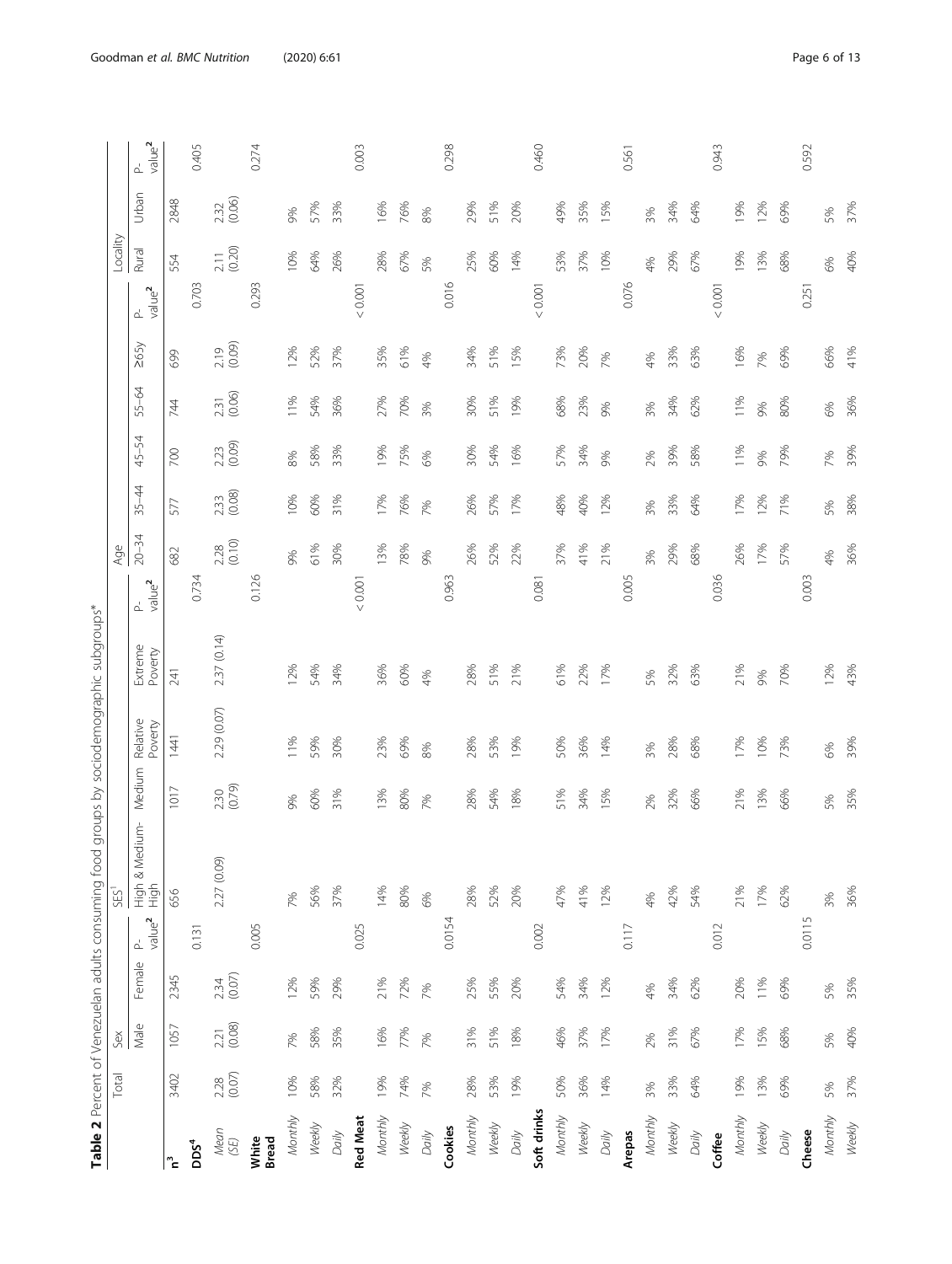|                                                                                      |              |      |           |                         | Table 2 Percent of Venezuelan adults consuming food groups by sociodemographic subgroups* (Continued) |     |         |                    |                          |           |                         |     |     |      |                                |          |       |                                     |
|--------------------------------------------------------------------------------------|--------------|------|-----------|-------------------------|-------------------------------------------------------------------------------------------------------|-----|---------|--------------------|--------------------------|-----------|-------------------------|-----|-----|------|--------------------------------|----------|-------|-------------------------------------|
|                                                                                      | <b>Total</b> | Sex  |           |                         | SES <sup>1</sup>                                                                                      |     |         |                    |                          | Age       |                         |     |     |      |                                | Locality |       |                                     |
|                                                                                      |              | Male | Female P- | value <sup>2</sup> High | High & Medium- Medium Relative                                                                        |     | Poverty | Extreme<br>Poverty | P-<br>value <sup>2</sup> | $20 - 34$ | $35-44$ $45-54$ $55-64$ |     |     | 265y | value <sup>2</sup><br><u>d</u> | Rural    | Urban | value <sup>2</sup><br>$\frac{1}{2}$ |
| Daily                                                                                | 57%          | 54%  | 60%       |                         | 61%                                                                                                   | 60% | 55%     | 45%                |                          | 60%       | 58%                     | 54% | 58% | 52%  |                                | 54%      | 58%   |                                     |
| Vegetables                                                                           |              |      |           | 0.0379                  |                                                                                                       |     |         |                    | 0.001                    |           |                         |     |     |      | 0.014                          |          |       | 0.226                               |
| Monthly 12%                                                                          |              | 14%  | 11%       |                         | 7%                                                                                                    | 8%  | 17%     | 17%                |                          | 16%       | 8%                      | 11% | 11% | 8%   |                                | 15%      | 11%   |                                     |
| Weekly                                                                               | 57%          | 58%  | 57%       |                         | 57%                                                                                                   | 59% | 56%     | 59%                |                          | 56%       | 58%                     | 59% | 56% | 61%  |                                | 62%      | 56%   |                                     |
| Daily                                                                                | 31%          | 29%  | 32%       |                         | 36%                                                                                                   | 33% | 27%     | 23%                |                          | 28%       | 33%                     | 30% | 33% | 31%  |                                | 22%      | 32%   |                                     |
| <b>Fruits</b>                                                                        |              |      |           | 0.102                   |                                                                                                       |     |         |                    | 0.134                    |           |                         |     |     |      | 0.322                          |          |       | 0.058                               |
| Monthly 18%                                                                          |              | 19%  | 17%       |                         | 16%                                                                                                   | 16% | 20%     | 25%                |                          | 18%       | 18%                     | 18% | 18% | 18%  |                                | 15%      | 19%   |                                     |
| Weekly                                                                               | 61%          | 62%  | 60%       |                         | 60%                                                                                                   | 61% | 61%     | 56%                |                          | 63%       | 61%                     | 60% | 59% | 55%  |                                | 67%      | 59%   |                                     |
| Daily                                                                                | 19%          | 19%  | 23%       |                         | 24%                                                                                                   | 23% | 19%     | 18%                |                          | 19%       | 21%                     | 21% | 23% | 28%  |                                | 18%      | 22%   |                                     |
| All action and also included to a complete the model of the contract of $\mathbf{A}$ |              |      |           |                         |                                                                                                       |     |         |                    |                          |           |                         |     |     |      |                                |          |       |                                     |

\*All estimates are weighted for complex survey design - 0

SES was calculated using a version of the Graffar Scale modified for Venezuela [\[19](#page-11-0)], which combines income, profession, educational level, and housing conditions into a composite score

 For individual food groups, p-values were calculated using Pearson's chi-square, weighted for complex survey design. For DDS, p-values were calculated using Somers' D, weighted for complex survey design m 4 n = unweighted sample size

 DDS was calculated as an amended minimum dietary diversity-women (MDD-W) score, where each food category was given a score of 0 if consumed weekly or less or 1 if at least one portion was consumed daily. A final score was created by summing all eight categories. Food groups included in each category are listed in [Appendix](#page-10-0) 1 in Table 4. Jackknife SE is reported adjusted for the primary sampling unit, parish Food groups included in each category are listed in Additional file [2](#page-10-0). Each food category was given a score of 0 if one to three portions were consumed weekly or less or 1 if one portion was consumed daily, and then a final score was created by summing all eight categories

Acronyms: SES: Socioeconomic status, DDS: Dietary Diversity Score, SE: Standard error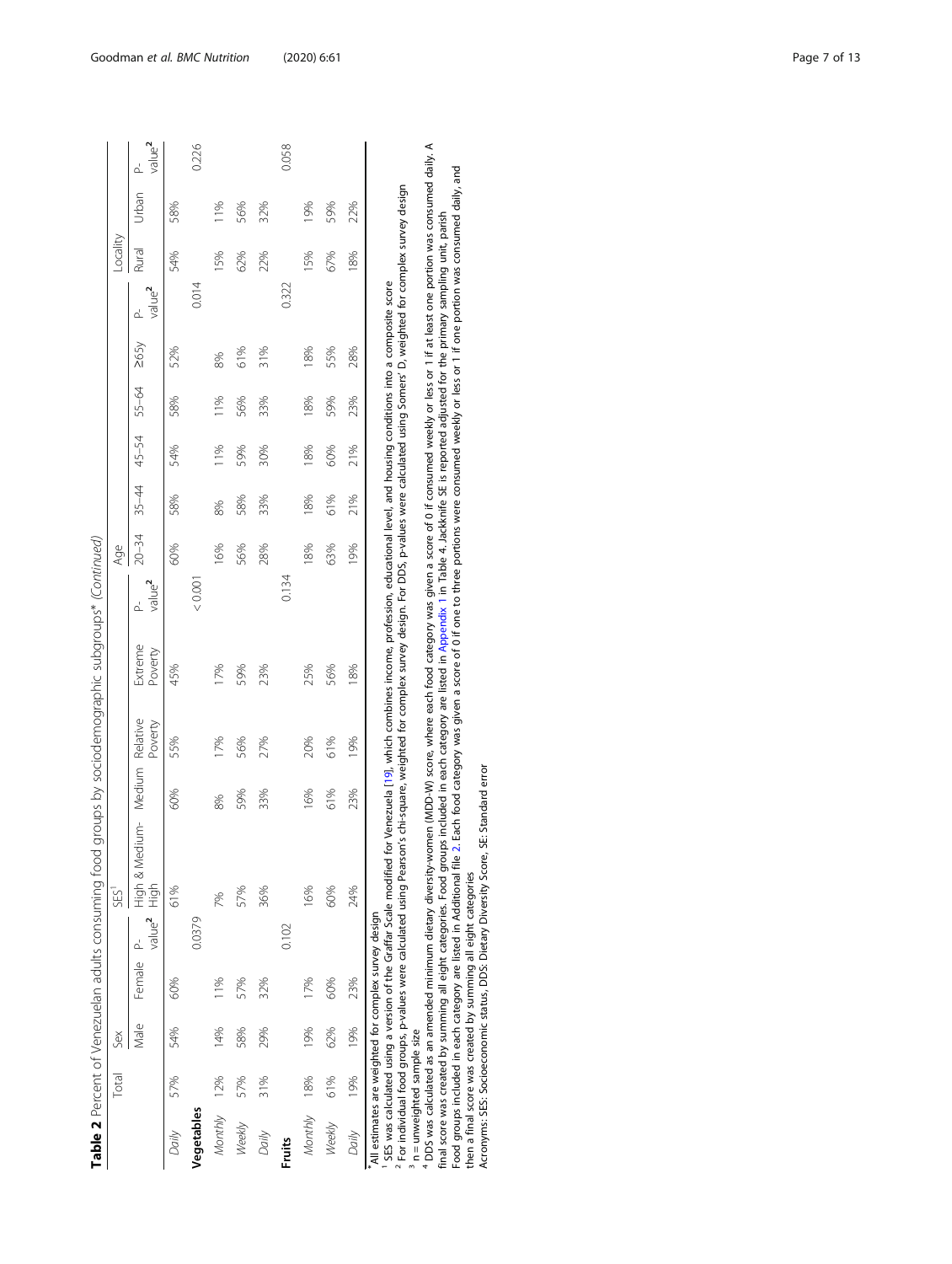<span id="page-7-0"></span>Table 3 Percent of Venezuelan adults consuming food groups by cardiometabolic risk status\*

|                    | Total       | <b>BMI</b> Category <sup>1</sup> |               |             |             |            | Type 2 Diabetes <sup>2</sup> |            |            | Hypertension <sup>3</sup> |             |                      |
|--------------------|-------------|----------------------------------|---------------|-------------|-------------|------------|------------------------------|------------|------------|---------------------------|-------------|----------------------|
|                    |             | Under-weight                     | Normal weight | Overweight  | Obesity     | $P-value4$ | No                           | Yes        | $P-value4$ | No                        | Yes         | P-value <sup>4</sup> |
| $\overline{n^5}$   | 3402        | 133                              | 1198          | 1204        | 853         |            | 2790                         | 601        |            | 1908                      | 1493        |                      |
| DDS5               |             |                                  |               |             |             | 0.315      |                              |            | 0.630      |                           |             | 0.879                |
| Mean (SE)          | 2.28 (0.07) | 2.62(0.17)                       | 2.31 (0.08)   | 2.18 (0.08) | 2.29 (0.08) |            | 2.29 (0.06)                  | 2.21(0.14) |            | 2.27 (0.07)               | 2.29 (0.08) |                      |
| <b>White Bread</b> |             |                                  |               |             |             | 0.405      |                              |            | 0.456      |                           |             | 0.605                |
| Monthly            | 10%         | 8%                               | 10%           | 10%         | 9%          |            | 10%                          | 10%        |            | 10%                       | 10%         |                      |
| Weekly             | 58%         | 57%                              | 58%           | 61%         | 57%         |            | 59%                          | 56%        |            | 59%                       | 57%         |                      |
| Daily              | 32%         | 36%                              | 33%           | 29%         | 35%         |            | 32%                          | 35%        |            | 31%                       | 34%         |                      |
| <b>Red Meat</b>    |             |                                  |               |             |             | 0.033      |                              |            | 0.006      |                           |             | 0.002                |
| Monthly            | 19%         | 32%                              | 18%           | 19%         | 17%         |            | 18%                          | 24%        |            | 17%                       | 22%         |                      |
| Weekly             | 74%         | 58%                              | 76%           | 75%         | 75%         |            | 75%                          | 72%        |            | 76%                       | 70%         |                      |
| Daily              | 7%          | 10%                              | 7%            | 6%          | 8%          |            | 7%                           | 4%         |            | 7%                        | 7%          |                      |
| Cookies            |             |                                  |               |             |             | 0.481      |                              |            | 0.848      |                           |             | 0.214                |
| Monthly            | 28%         | 18%                              | 28%           | 28%         | 30%         |            | 28%                          | 29%        |            | 27%                       | 30%         |                      |
| Weekly             | 53%         | 57%                              | 54%           | 54%         | 50%         |            | 53%                          | 52%        |            | 53%                       | 53%         |                      |
| Daily              | 19%         | 25%                              | 19%           | 18%         | 20%         |            | 19%                          | 18%        |            | 20%                       | 17%         |                      |
| Soft drinks        |             |                                  |               |             |             | 0.2916     |                              |            | < 0.001    |                           |             | < 0.001              |
| Monthly            | 50%         | 51%                              | 53%           | 50%         | 46%         |            | 48%                          | 64%        |            | 46%                       | 59%         |                      |
| Weekly             | 36%         | 29%                              | 35%           | 37%         | 35%         |            | 38%                          | 24%        |            | 38%                       | 29%         |                      |
| Daily              | 14%         | 19%                              | 13%           | 14%         | 14%         |            | 15%                          | 13%        |            | 16%                       | 11%         |                      |
| Arepas             |             |                                  |               |             |             | 0.013      |                              |            | 0.025      |                           |             | 0.043                |
| Monthly            | $3\%$       | 1%                               | 4%            | 2%          | 3%          |            | 3%                           | 2%         |            | 3%                        | 3%          |                      |
| Weekly             | 33%         | 25%                              | 30%           | 33%         | 38%         |            | 32%                          | 39%        |            | 31%                       | 36%         |                      |
| Daily              | 64%         | 74%                              | 66%           | 65%         | 59%         |            | 65%                          | 60%        |            | 66%                       | 61%         |                      |
| Coffee             |             |                                  |               |             |             | 0.789      |                              |            | 0.009      |                           |             | 0.075                |
| Monthly            | 19%         | 18%                              | 20%           | 17%         | 19%         |            | 20%                          | 14%        |            | 20%                       | 17%         |                      |
| Weekly             | 13%         | 15%                              | 13%           | 12%         | 12%         |            | 13%                          | 8%         |            | 14%                       | 10%         |                      |
| Daily              | 69%         | 67%                              | 67%           | 70%         | 69%         |            | 67%                          | 78%        |            | 67%                       | 73%         |                      |
| Cheese             |             |                                  |               |             |             | 0.451      |                              |            | 0.0929     |                           |             | 0.875                |
| Monthly            | 5%          | 5%                               | 6%            | 5%          | 4%          |            | 5%                           | $4\%$      |            | 14%                       | 11%         |                      |
| Weekly             | 37%         | 37%                              | 40%           | 37%         | 35%         |            | 37%                          | 42%        |            | 58%                       | 57%         |                      |
| Daily              | 57%         | 58%                              | 55%           | 58%         | 61%         |            | 58%                          | 54%        |            | 29%                       | 32%         |                      |
| <b>Vegetables</b>  |             |                                  |               |             |             | 0.011      |                              |            | 0.478      |                           |             | 0.5011               |
| Monthly            | 12%         | 19%                              | 14%           | 12%         | $7\%$       |            | 12%                          | 11%        |            | 13%                       | 11%         |                      |
| Weekly             | 58%         | 59%                              | 55%           | 58%         | 60%         |            | 58%                          | 56%        |            | 57%                       | 58%         |                      |
| Daily              | 30%         | 22%                              | 31%           | 30%         | 33%         |            | 30%                          | 33%        |            | 30%                       | 31%         |                      |
| Fruits             |             |                                  |               |             |             | 0.099      |                              |            | 0.8128     |                           |             | 0.4633               |
| Monthly            | 18%         | 15%                              | 19%           | 17%         | 19%         |            | 18%                          | 17%        |            | 17%                       | 20%         |                      |
| Weekly             | 61%         | 54%                              | 58%           | 64%         | 61%         |            | 60%                          | 62%        |            | 61%                       | 59%         |                      |
| Daily              | 21%         | 31%                              | 24%           | 18%         | 20%         |            | 21%                          | 21%        |            | 22%                       | 21%         |                      |

\* All estimates are weighted for complex survey design

 $^1$  BMI category was defined as weight (measured in kilograms) divided by height (measured in meters) squared, and classified as underweight (< 18.5 kg/m<sup>2</sup>), normal

weight (18.5 to < 25.0 kg/m<sup>2</sup>), overweight (25.0 to < 30.0 kg/m<sup>2</sup>), or obesity (≥30.0 kg/m<sup>2</sup>) [[21\]](#page-11-0)<br><sup>2</sup>Type 2 diabetes was defined by either: fasting plasma glucose was ≥126 mg/dL, 2-h after 75 g oral glucose tolerance <sup>3</sup>Hypertension was defined as having a systolic blood pressure≥140 mmHg, diastolic blood pressure≥90 mmHg, or self-report of antihypertensive medication use [[23\]](#page-11-0)<br><sup>4</sup>For individual food groups, p-values were calculated us D, weighted for complex survey design

 $\frac{5}{1}$  n = unweighted sample size

<sup>6</sup>DDS was calculated as an amended minimum dietary diversity-women (MDD-W) score, where each food category was given a score of 0 if consumed weekly or less or 1 if at least one portion was consumed daily. A final score was created by summing all eight categories. Food groups included in each category are listed in [Appendix 1](#page-10-0) in Table 4. Jackknife SE is reported adjusted for the primary sampling unit, parish

Acronyms: BMI: body mass index, DDS: Dietary Diversity Score, SE: Standard error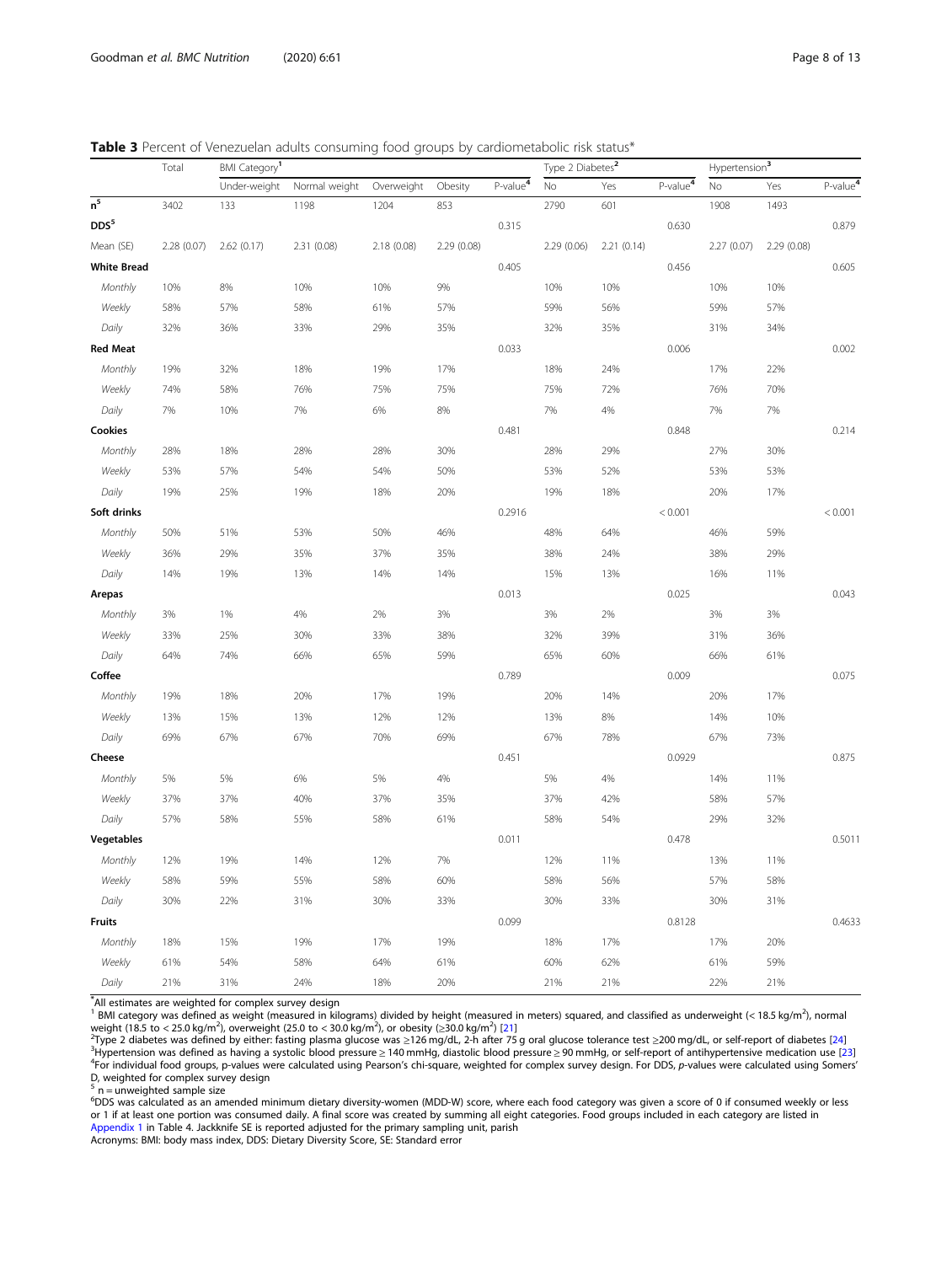0.005) and soft drinks (17% vs 12%  $p = 0.002$ ). However, females consumed more cookies (18% of males vs 20% of females;  $p = 0.0154$ ), cheese (54% vs 60%;  $p = 0.0115$ ), and vegetables (29% vs 32%;  $p = 0.0379$ ) daily. There was no difference by sex for consumption patterns of fruit  $(p = 0.102)$  or arepas  $(p = 0.117)$ .

Consumption patterns of white bread  $(p = 0.126)$ , cookies ( $p = 0.963$ ), soft drinks ( $p = 0.081$ ), and fruits (0.134) did not vary by SES. Participants with higher SES consumed more red meat weekly compared to those with lower SES  $(p < 0.001)$ : weekly consumption was 80% among those in the high & medium-high and medium categories, 69% among those in relative poverty, and 60% among those in extreme poverty. A similar pattern was observed for daily consumption of cheese  $(p =$ 0.003) and vegetables ( $p < 0.0001$ ) where daily consumption was highest among those with high & medium-high SES (61% for cheese and 36% for vegetables in the highest SES category) compared to consumption among those in lower SES categories (45% for cheese and 23% for vegetables in the lowest SES category). However, consumption patterns were less linear for daily consumption of coffee and arepas. Daily arepa consumption was highest among participants in relative poverty (68%) and medium SES (66%), followed by participants in extreme poverty (63%), compared to participants in the high & medium-high category (54%) ( $p = 0.005$ ). Generally, lower SES category correlated with higher daily intake of coffee ( $p = 0.036$ ): daily coffee consumption was 73% among those in relative poverty and 70% among those in extreme poverty, compared to 66% among those in the medium SES category and 62% in the high and medium-high category.

Consumption patterns of white bread ( $p = 0.293$ ), cheese  $(p = 0.251)$ , and fruits  $(p = 0.322)$  did not vary by age category. However, certain food groups were consumed more frequently by younger age groups compared to others. For instance, younger participants consumed more red meat weekly compared to older participants ( $p < 0.001$ ): weekly consumption was 78% among those < 35-years-old and 75% among 45–54-year-olds, compared to 61% among > 65-year-olds. Similarly, younger participants consumed more soft drinks weekly than older participants ( $p <$ 0.001): weekly consumption was 41% among those < 35 years-old, compared to 23% among 55–64-year-olds and 20% among > 65-year-olds. Weekly vegetable consumption, however, was higher among older age categories ( $p =$ 0.014) with 61% of those  $> 65$  years, 56% of those 55–65 years, and 59% of those 45–54 years consuming vegetables weekly, compared to 58% of those 35–44 and 56% < 35 years of age.

The majority of food group consumption did not vary significantly by locality, with the exception of red meat  $(p = 0.003)$ . Red meat was most likely to be consumed weekly among those living in urban areas (76%) compared to those in rural areas (67%). Fruit consumption bordered statistical significance ( $p = 0.058$ ) and at least one portion of fruit was more likely to be consumed weekly in rural areas (67%) compared to urban areas (59%).

# Distribution of consumption by cardiometabolic risk status

DDS did not differ by cardiometabolic risk status. Frequency of food group intake did differ by BMI category for red meat ( $p = 0.033$ ), arepas ( $p = 0.013$ ), and vegetables ( $p = 0.011$ ). Daily consumption of red meat and arepas generally decreased with increasing BMI category. For red meat, 10% of participants with an underweight BMI reported daily consumption and 7% of participants with normal weight, compared to 6% of participants with an overweight BMI. Participants with obesity, however, had slightly higher red meat consumption with 8% of participants reporting daily consumption. Daily arepa consumption decreased with increasing BMI category, with 74% of participants with an underweight BMI consuming arepas daily, compared to 66% with a normal BMI, 65% with an overweight BMI, and 59% with obesity. One-third of participants with obesity had daily vegetable intake compared to 30% with an overweight BMI and 22% of participants with an underweight BMI. There was no difference in vegetable intake by hypertension ( $p = 0.57$ ) or T2D status ( $p = 0.68$ ).

Consumption of red meat, soft drinks, arepas, and coffee differed significantly by T2D status. Those with T2D were less likely to consume red meat, soft drinks, and arepas daily: 4% of participants with T2D consumed red meat weekly compared to 7% without T2D ( $p = 0.006$ ), 13% of those with T2D consumed soft drinks daily compared to 15% without ( $p < 0.001$ ), and 60% of those with T2D consumed arepas daily compared 65% of those without. Daily coffee consumption, however, was more frequent among participants with T2D (78%) compared to those without T2D (67%).

Similarly, consumption of red meat, soft drinks, and arepas differed significantly by hypertension status. While daily consumption of red meat was 7% for both those participants with hypertension and those without, weekly consumption was 76% among those without hypertension compared to 70% among those with hypertension ( $p = 0.002$ ). Daily consumption of soft drinks  $(p < 0.001)$  and arepas  $(0.043)$  were both higher among participants without hypertension: 16% of those without hypertension consumed soft drinks daily compared to 11% of those with hypertension, and 66% of those without hypertension consumed arepas daily compared to 61% of those with hypertension.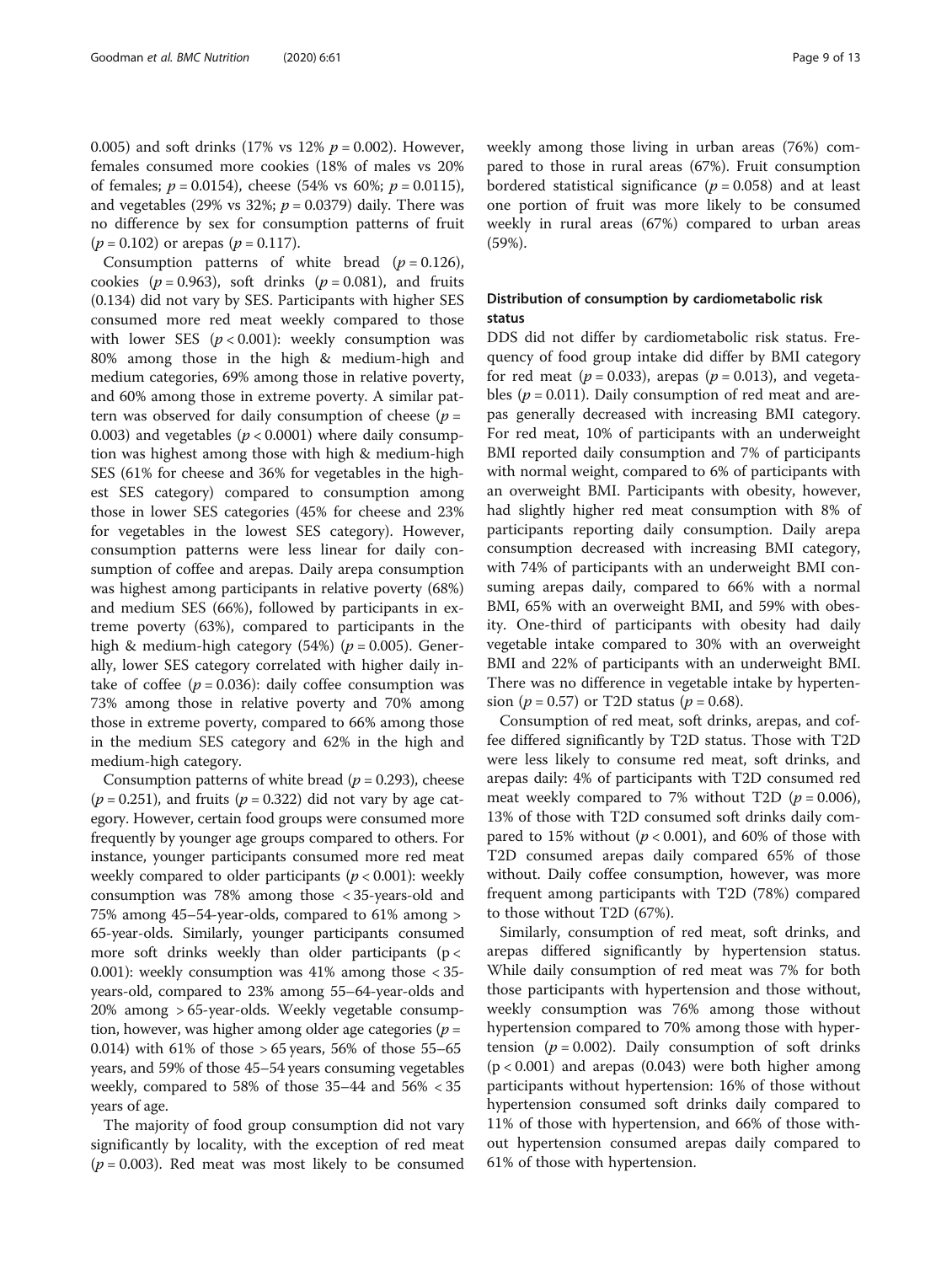# **Discussion**

This nationally representative descriptive analysis of dietary patterns of Venezuelans in 2014–2017 found that the study population had a high prevalence of obesity, T2D, and hypertension. Most frequently consumed food groups included white bread, arepas, coffee, and cheese. Intake of many Western foods were relatively low, with over 75% of participants consuming french fries, burgers, and fast foods only monthly or less frequently.

In general, this analysis found females had healthier diets than males, with lower consumption of white bread, red meat, and soft drinks, although dietary diversity was similar between the sexes. There were inconsistent differences in intake by SES category: those with higher SES, compared to those in relative or extreme poverty, consumed more portions of some healthy foods (e.g. higher daily intake of fruit and vegetables), but also unhealthy foods (e.g. higher daily intake of white bread and cheese). Overall, younger and urban Venezuelans ate more Western foods than both older and rural Venezuelans.

Overall, dietary diversity was very low. Gomez et al. (2019), a study of eight Latin American countries, found that other countries have much more diverse diets with DDS scores of five to six (out of nine) [[15\]](#page-11-0). They found a slightly higher mean score in Venezuela than this analysis (5.62 of 9 compared to 2.3 of 8), but their study was conducted in only urban areas and during an earlier time period (2014–2015) than EVESCAM (2014–2017) which may have been affected by the onset of the humanitarian crisis in Venezuela.

Healthier food groups did not differ substantially by BMI category or T2D or hypertension status, while unhealthier foods (namely red meat, cheese, and arepas) were consumed more frequently by participants classified with overweight BMI and obesity, but less frequently by individuals with T2D and hypertension. This may suggest that people with diagnosed T2D and hypertension may follow positive behaviour change and nutritional recommendations made upon diagnosis [\[26](#page-11-0)]. Furthermore, individuals with obesity consumed more vegetables daily and consumed fewer soft drinks and cookies, potentially reflecting attempts to lose weight.

Although consumption of Western foods was low, the most commonly consumed food groups are not considered 'healthy' by most dietary guidelines for the region and worldwide [\[27](#page-11-0)]. White bread, arepas, and cheese dominated daily consumption in this nationally representative sample. In general, the composition of the cheeses in Venezuela have high fat content [\[13](#page-11-0)] and may be a factor contributing to obesity and T2D. In fact, a recent study in the US found that increasing cheese consumption by  $> 0.5$  servings per day was associated with 9% (95% CI: 2–16) higher risk of T2D, compared to maintaining usual cheese consumption [[28](#page-11-0)].

These results suggest that the nutrition transition has not influenced the dietary intake of Venezuela as markedly as other Latin American countries, such as Brazil and Mexico [[5,](#page-11-0) [8\]](#page-11-0). This could be due to the economic crisis in Venezuela, which started in 2014 and led to government restrictions on foreign products [\[29](#page-11-0)]. Meanwhile, traditional foods have long been subsidized by the government, possibly increasing their availability and consumption. Arepas, in particular, are considered a staple food in Venezuela. They are prepared from a cornmeal that is fortified with vitamin A and iron. The glycemic index is relatively high (74), though lower than white wheat bread  $(98)$  [[30](#page-11-0)], however, to our knowledge, no studies have specifically evaluated the prospective association between arepas intake and obesity or T2D. However, given strong evidence linking refined grains to these outcomes  $[31]$  $[31]$ , one might posit that arepas may also increase risk and substituting for whole grains may decrease risk. Unfortunately, it is unlikely that such substitutions would be culturally acceptable.

Despite markedly low consumption of Western, ultraprocessed foods, the prevalence of obesity (24.6%) was higher in this sample than the regional average: in 2014, 19% of adults in Latin America were classified with obesity [\[32](#page-11-0)]. However, adult obesity prevalence remains lower in Venezuela than in Mexico or Chile, both with an obesity prevalence of approximately 35% in 2014 [[33\]](#page-11-0). Furthermore, obesity prevalence found in this sample is lower than previous estimates from before the socio-political crisis. For example, the weighted prevalence of obesity was 27.9%, when calculated from all population-based studies published between 1999 and 2010 which included a total of 8584 individuals [\[13\]](#page-11-0). In a previous regional analysis that included the EVESCAM cohort but did not include any dietary data, obesity prevalence in Venezuela did not vary by urban versus rural areas and was generally highest in middle quartiles of educational attainment and lowest in the bottom quartile [\[7](#page-11-0)].

In the present study, obesity prevalence was higher among women than men (26.7% versus 22.2%), a trend that matches obesity patterns worldwide and in other parts of Latin America [\[5](#page-11-0), [7\]](#page-11-0). Although some aspects of the diet in this Venezuelan cohort were healthier among women, the higher prevalence of obesity could be explained by several factors including body size preferences for women in Latino cultures [[34\]](#page-12-0), lower physical activity levels (particularly work-related physical activity) [[35\]](#page-12-0), parity and resultant excess gestational weight gain/ post-partum weight retention, and potentially genetic and/or hormonal differences [[7\]](#page-11-0).

While prevalence for hypertension in our study was comparable to previous studies, the estimates for diabetes were higher. Here, the weighted prevalence was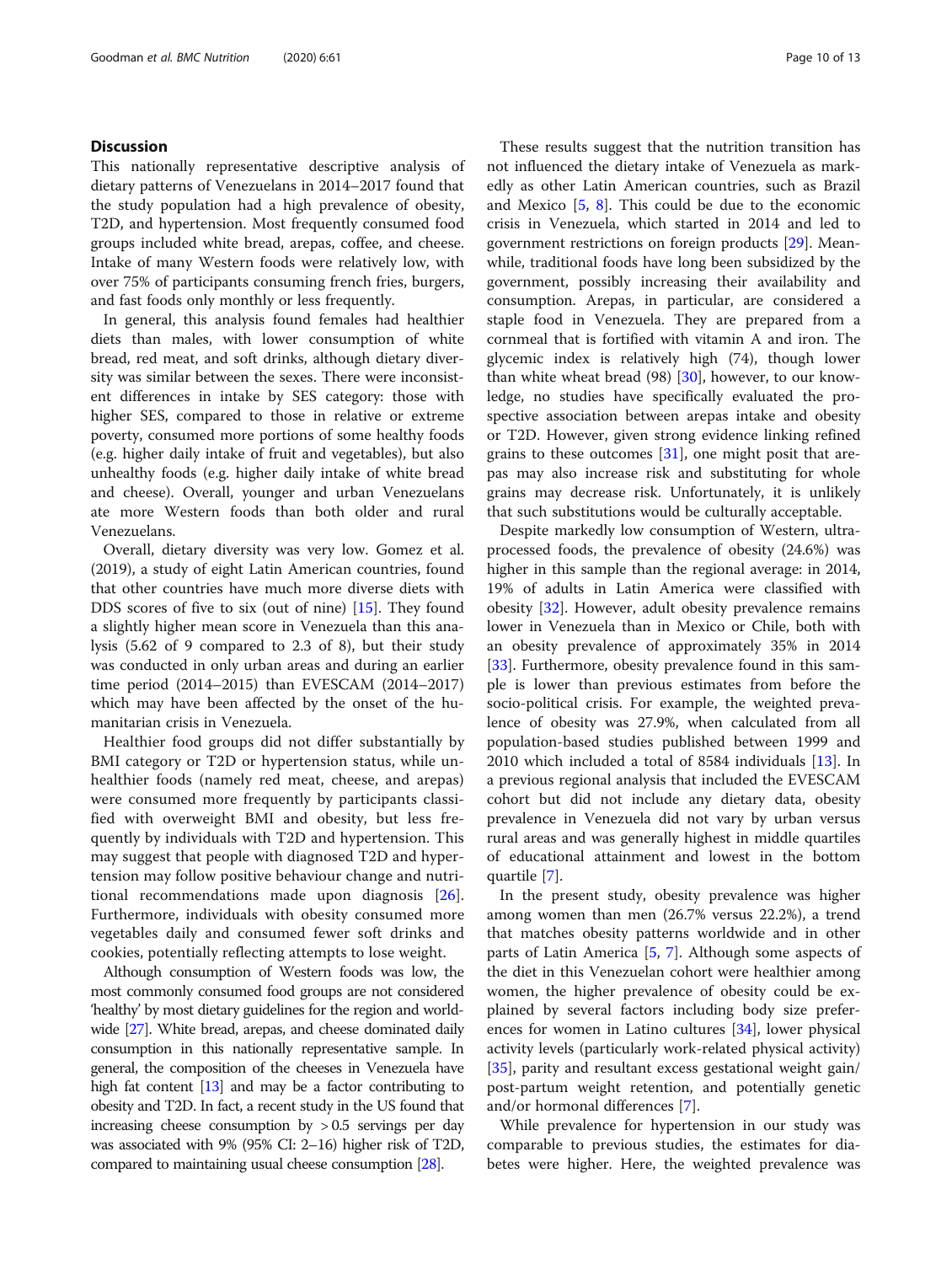<span id="page-10-0"></span>13.1% (95% CI: 11.2–15.7), for T2D and 30.8% (27.7– 34.0) for hypertension. Other studies reported diabetes prevalence to be about 8% and hypertension to be about 30% [[36,](#page-12-0) [37\]](#page-12-0). Differences in definitions of T2D and sampling may explain some of these differences, however this warrants further study using longitudinal data.

This study has a number of strengths. First, EVES CAM is the first nationally representative study of Venezuelan diet and provides a better understanding of the nuances in dietary patterns throughout Latin America, particularly in a country undergoing a socio-political crisis and that has been neglected in global nutrition literature. This analysis provides nationally-representative estimates of diabetes, obesity, and hypertension prevalence during a time period where health data has been sparse in Venezuela. Further, a number of diverse traditional food groups specific to the study context, such as arepas, empanadas, and fried bananas, were included in the questionnaire, as well as pictures of portion sizes to ensure that participants could more accurately selfreport the frequency and number of portions consumed.

Nonetheless, study design limitations must be taken into consideration. First, we cannot definitively rule out type 1 diabetes cases but globally over 95% of diabetes cases are T2D [[38\]](#page-12-0). In this sample, however, very few participants were on insulin (7%) and average age of diagnosis was 50.6 years, so this was unlikely to be a major source of error in this analysis. Second, this crosssectional study relied on self-reporting of semiquantitative nutritional data, which is prone to recall bias and impedes the ability to make causal inferences from this analysis. The semi-quantitative nature of the questionnaire also limited our ability to calculate caloric intake from each food group. In general, countries around the world are increasingly shifting towards foodbased dietary guidelines [[39\]](#page-12-0). It was outside the aims and scope of this study to explore nutrient data such as energy and so the instrument used was not suitable to capture nutrient data. Finally, the questionnaire used organized answer options in a manner that may have increased measurement error. Specifically, frequency of consumption was in increasing order within daily, weekly, and monthly categories. However, this questionnaire was completed with the guidance of strictly trained enumerators who supervised that answer choices matched the participants' consumption patterns using showcards with portion sizes.

Further studies that employ validated quantitative methods to measure diet may assist in assessing diet more accurately, as well as conducting nutrient analysis. Moreover, future studies could also include recipes and preparation styles to better disaggregate ingredients included in mixed dishes. Lastly, since this study is conducted in a vulnerable population undergoing a

Table 4 Food Categories Used for Dietary Diversity Score

| Food Category for MDD-W                     | Food Group in EVESCAM DDS                                          |
|---------------------------------------------|--------------------------------------------------------------------|
| Grains, white roots and<br>tubes, plantains | White bread, pasta, cereal, oats, rice,<br>potato, plantain, yucca |
| Pulses                                      | Legumes                                                            |
| Nuts & Seeds                                | <b>Nuts</b>                                                        |
| Dairy products                              | Milk, cheese                                                       |
| Animal-based foods                          | Fish, poultry, red meat, hamburgers                                |
| Eggs                                        | Eggs                                                               |
| Other Fruits                                | Fruit                                                              |
| Vitamin-A rich fruits                       |                                                                    |
| Other Vegetables                            | Vegetables                                                         |
| Leafy green vegetables                      |                                                                    |

humanitarian crisis, longitudinal data is needed to understand how food patterns have changed since baseline data collection in 2014–2017, when the crisis was already ongoing but less extensive. Diets might have changed among individuals with new cases of T2D or hypertension or with exacerbated complications of these conditions. Furthermore, though obesity was clearly a national problem in Venezuela at the time of data collection, this may have changed with food insecurity.

# Conclusions

In summary, this nationally representative, cross-sectional analysis suggests that that dietary intake Venezuela are quite different from other countries in Latin America which have a high reliance on soft drinks and ultraprocessed foods. Nutrition policy measures throughout Latin America should be tailored to consumption patterns and socio-political contexts of each country.

## Supplementary information

Supplementary information accompanies this paper at [https://doi.org/10.](https://doi.org/10.1186/s40795-020-00362-7) [1186/s40795-020-00362-7](https://doi.org/10.1186/s40795-020-00362-7).

Additional file 1. Dietary Intake Questionnaire. Additional file 2. Show Cards Used in the EVESCAM Study.

#### Abbreviations

BMI: Body mass index; CI: Confidence Interval; DALYs: Disability-adjusted life years; DDS: Dietary Diversity Score; EVESCAM: Estudio Venezolano de Salud Cardio-Metabólica; IQR: Interquartile ranges; MDD-W: Minimum Dietary Diversity-Women; NCDs: Non-communicable diseases; OGTT: Oral glucose tolerance test; SES: Socioeconomic status

#### Acknowledgements

Not applicable.

#### Authors' contributions

DG wrote the first draft, performed the statistical analyses, and produced tables and figures. RNM is the PI of EVESCAM and conceived the idea of the study.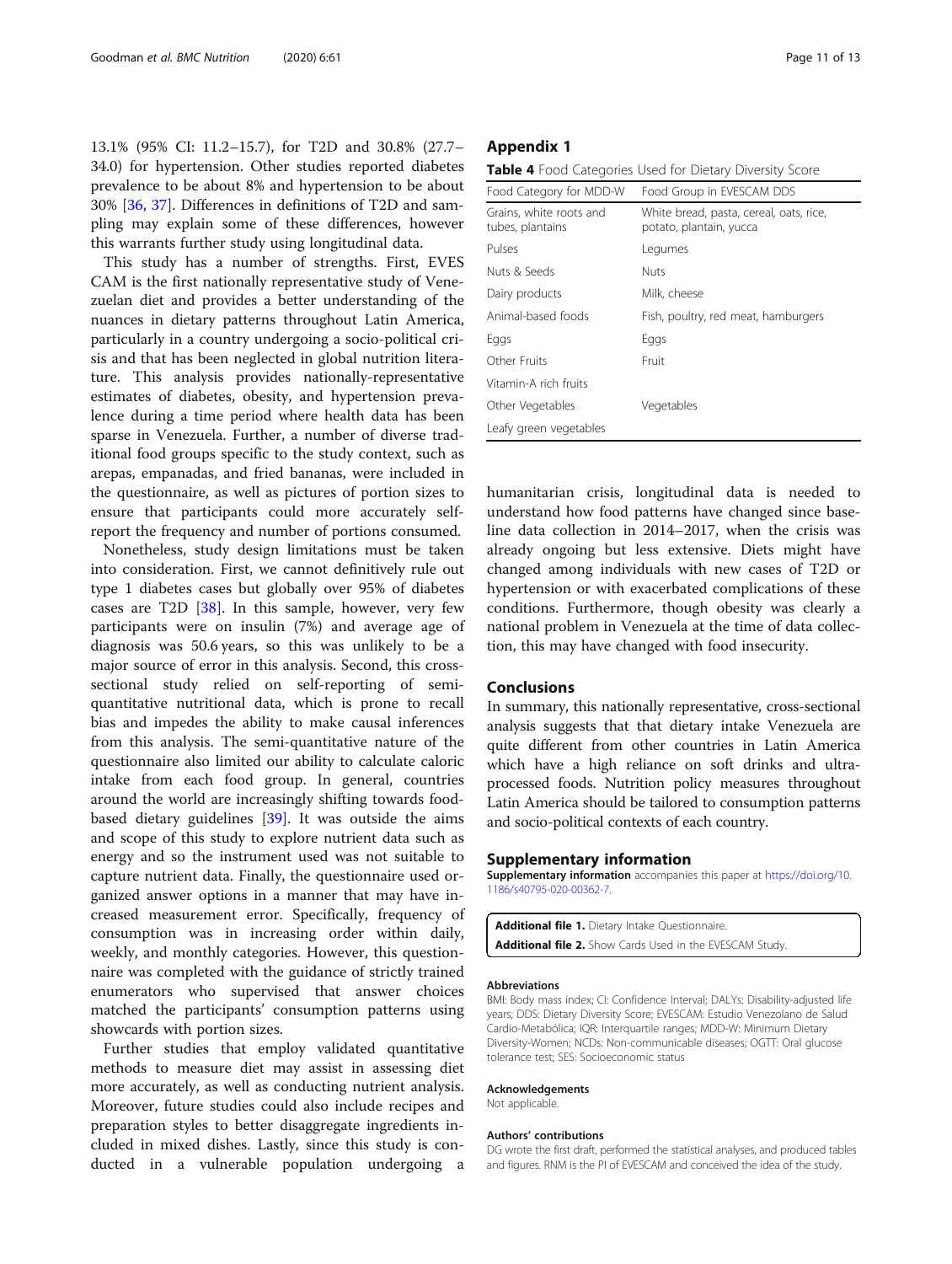<span id="page-11-0"></span>JPGR, JM, LMJ, and JC provided guidance for the analysis and contributed to writing the final manuscript. JPGR, MD, MIM, and EU participated in dataset preparation, assisted with data collection and reviewed the results of this analysis. All authors read and approved the final manuscript.

#### Funding

The EVESCAM study was partially funded by a grant of Novartis Venezuelan and private donations. This analysis was not funded.

#### Availability of data and materials

The datasets used and/or analysed during the current study are available from the corresponding author on reasonable request.

#### Ethics approval and consent to participate

The study protocol complied with the Helsinki declaration and was approved by the National Bioethics Committee (CENABI) of Venezuela and this secondary analysis was approved by the Harvard T.H. Chan School of Public Health (protocol #: IRB19–1538). Written informed consent was obtained from all participants. The present report is presented according to the Strengthening the Reporting of Observational Studies in Epidemiology (STROBE) [[40\]](#page-12-0).

#### Consent for publication

There is no identifiable information of the study participants in the present manuscript, therefore it is not applicable.

#### Competing interests

The authors declare that they have no competing interests.

#### Author details

<sup>1</sup>Department of Global Health and Population, Harvard TH Chan School of Public Health, Boston, MA, USA. <sup>2</sup>International Clinical Research Center (ICRC), St. Ann's University Hospital, Brno, Czech Republic. <sup>3</sup>Foundation for Clinic, Public Health, and Epidemiology Research of Venezuela (FISPEVEN INC), Caracas, Venezuela. <sup>4</sup>Endocrine Associates of Florida, Research Department, Orlando, Florida, USA. <sup>5</sup>Public Health Research Unit, Department of Social and Preventive Medicine, School of Medicine, Universidad Centro-Occidental "Lisandro Alvarado", Barquisimeto, Venezuela. <sup>6</sup>Department of Nutrition, Harvard TH Chan School of Public Health, Boston, MA 02115, USA. <sup>7</sup>LifeDoc Health, Memphis, TN, USA.

#### Received: 22 March 2020 Accepted: 15 July 2020 Published online: 16 October 2020

#### References

- 1. Afshin A, Sur PJ, Fay KA, Cornaby L, Ferrara G, Salama JS, et al. Health effects of dietary risks in 195 countries, 1990–2017: a systematic analysis for the global burden of disease study 2017. Lancet, 2019;393(10184):1958–72.
- 2. Collaborators GRF. Global, regional, and national comparative risk assessment of 84 behavioural, environmental and occupational, and metabolic risks or clusters of risks for 195 countries and territories, 1990– 2017: a systematic analysis for the Global Burden of Disease Study 2017. Lancet. 2018;392(10159):1923–94.
- 3. Popkin BM. The nutrition transition in low-income countries: an emerging crisis. Nutr Rev. 1994;52(9):285–98.
- 4. Popkin BM. Nutritional patterns and transitions. Popul Dev Rev. 1993;19(1): 138–57.
- 5. Jaacks LM, Vandevijvere S, Pan A, McGowan CJ, Wallace C, Imamura F, et al. The obesity transition: stages of the global epidemic. Lancet Diabetes Endocrinol. 2019;7(3):231–40.
- 6. Popkin BM, Corvalan C, Grummer-Strawn LM. Dynamics of the double burden of malnutrition and the changing nutrition reality. Lancet. 2020; 395(10217):65–74.
- 7. Jiwani SS, Carrillo-Larco RM, Hernández-Vásquez A, Barrientos-Gutiérrez T, Basto-Abreu A, Gutierrez L, et al. The shift of obesity burden by socioeconomic status between 1998 and 2017 in Latin America and the Caribbean: a cross-sectional series study. Lancet Glob Health. 2019;7(12): e1644–e54.
- 8. Rivera JA, Barquera S, Gonzalez-Cossio T, Olaiz G, Sepulveda J. Nutrition transition in Mexico and in other Latin American countries. Nutr Rev. 2004; 62(7 Pt 2):S149–57.
- 9. Rivera JA, Barquera S, Campirano F, Campos I, Safdie M, Tovar V. Epidemiological and nutritional transition in Mexico: rapid increase of noncommunicable chronic diseases and obesity. Public Health Nutr. 2002;5(1a): 113–22.
- 10. Conde WL, Monteiro CA. Nutrition transition and double burden of undernutrition and excess of weight in Brazil. Am J Clin Nutr. 2014;100(6): 1617s–22s.
- 11. Monteiro CA, Mondini L, de Souza AL, Popkin BM. The nutrition transition in Brazil. Eur J Clin Nutr. 1995;49(2):105–13.
- 12. Doocy S, Ververs M-T, Spiegel P, Beyrer C. The food security and nutrition crisis in Venezuela. Soc Sci Med. 2019;226:63–8.
- 13. Nieto-Martínez R, Hamdy O, Marante D, Inés Marulanda M, Marchetti A, Hegazi RA, et al. Transcultural diabetes nutrition algorithm (tDNA): Venezuelan application. Nutrients. 2014;6(4):1333–63.
- 14. Nieto-Martínez R, González-Rivas JP, Lima-Martínez M, Stepenka V, Rísquez A, Mechanick JI. Diabetes Care in Venezuela. Ann Glob Health. 2015;81(6): 776–91.
- 15. Gómez G, Fisberg RM, Nogueira Previdelli Á, et al. Diet Quality and Diet Diversity in Eight Latin American Countries: Results from the Latin American Study of Nutrition and Health (ELANS). Nutrients. 2019;11(7):1605.
- 16. Ekmeiro JS, Moreno RR, García ML, Cámara FM. Food consumption pattern at a family level of urban areas of Anzoátegui. Venezuela. Nutr Hosp. 2015; 32(4):1758–65.
- 17. Page KR, Doocy S, Reyna Ganteaume F, Castro JS, Spiegel P, Beyrer C. Venezuela's public health crisis: a regional emergency. Lancet. 2019; 393(10177):1254–60.
- 18. Nieto-Martínez R, Inés Marulanda M, González-Rivas JP, Ugel E, Durán M, Barengo N, et al. Cardio-metabolic health Venezuelan study (EVESCAM): design and implementation. Investigacion Clinica. 2017;58(1):56–69.
- 19. FAO F. Minimum dietary diversity for women: a guide for measurement. Rome: FAO; 2016.
- 20. Méndez-Castellano H, Méndez MC. Estratificación social y humana. Método de Graffar modificado. Arch Venez Puer Pediatr. 1986;49:93–104.
- 21. Clinical Guidelines on the Identification, Evaluation, and Treatment of Overweight and Obesity in Adults--The Evidence Report. National Institutes of Health. Obes Res 1998;6 Suppl 2:51S-209S.
- 22. Vera-Cala LM, Orostegui M, Valencia-Angel LI, Lopez N, Bautista LE. Accuracy of the Omron HEM-705 CP for blood pressure measurement in large epidemiologic studies. Arq Bras Cardiol. 2011;96(5):393–8.
- 23. Chobanian AV, Bakris GL, Black HR, Cushman WC, Green LA, Izzo Jr JL, et al. Seventh report of the joint national committee on prevention, detection, evaluation, and treatment of high blood pressure. hypertension. 2003;42(6): 1206-52.
- 24. American Diabetes Association. 2. Classification and Diagnosis of Diabetes: Standards of Medical Care in Diabetes—2019. Diabetes Care. 2019; 42(Supplement 1):S13.
- 25. Newson R. Confidence intervals for rank statistics: Somers' D and extensions. Stata J. 2006;6(3):309–34.
- 26. Mainous AG, Diaz VA, Geesey ME. Acculturation and healthy lifestyle among Latinos with diabetes. Ann Fam Med. 2008;6(2):131–7.
- 27. FAO. Latin America and the Caribbean. Food and Agriculture Organization of the United Nations.
- 28. Drouin-Chartier J-P, Li Y, Ardisson Korat AV, Ding M, Lamarche B, Manson JE, et al. Changes in dairy product consumption and risk of type 2 diabetes: results from 3 large prospective cohorts of US men and women. Am J Clin Nutr. 2019;110(5):1201–12.
- 29. Fraser B, Willer H. Venezuela: aid needed to ease health crisis. Lancet. 2016; 388(10048):947–9.
- 30. Izquierdo M, Oráa E, de los Ríos V, Drayer R, Urbina D. Índice glucémico e insulinémico de alimentos ricos en carbohidratos. Rev Venezol Endocrinol Metab. 2006;4:25.
- 31. Reynolds A, Mann J, Cummings J, Winter N, Mete E, Te Morenga L. Carbohydrate quality and human health: a series of systematic reviews and meta-analyses. Lancet. 2019;393(10170):434–45.
- 32. Collaboration NRF. Trends in adult body-mass index in 200 countries from 1975 to 2014: a pooled analysis of 1698 population-based measurement studies with 19· 2 million participants. Lancet. 2016; 387(10026):1377–96.
- 33. Kain J, Hernández Cordero S, Pineda D, de Moraes AF, Antiporta D, Collese T, et al. Obesity prevention in Latin America. Curr Obes Rep. 2014;3(2):150–5.